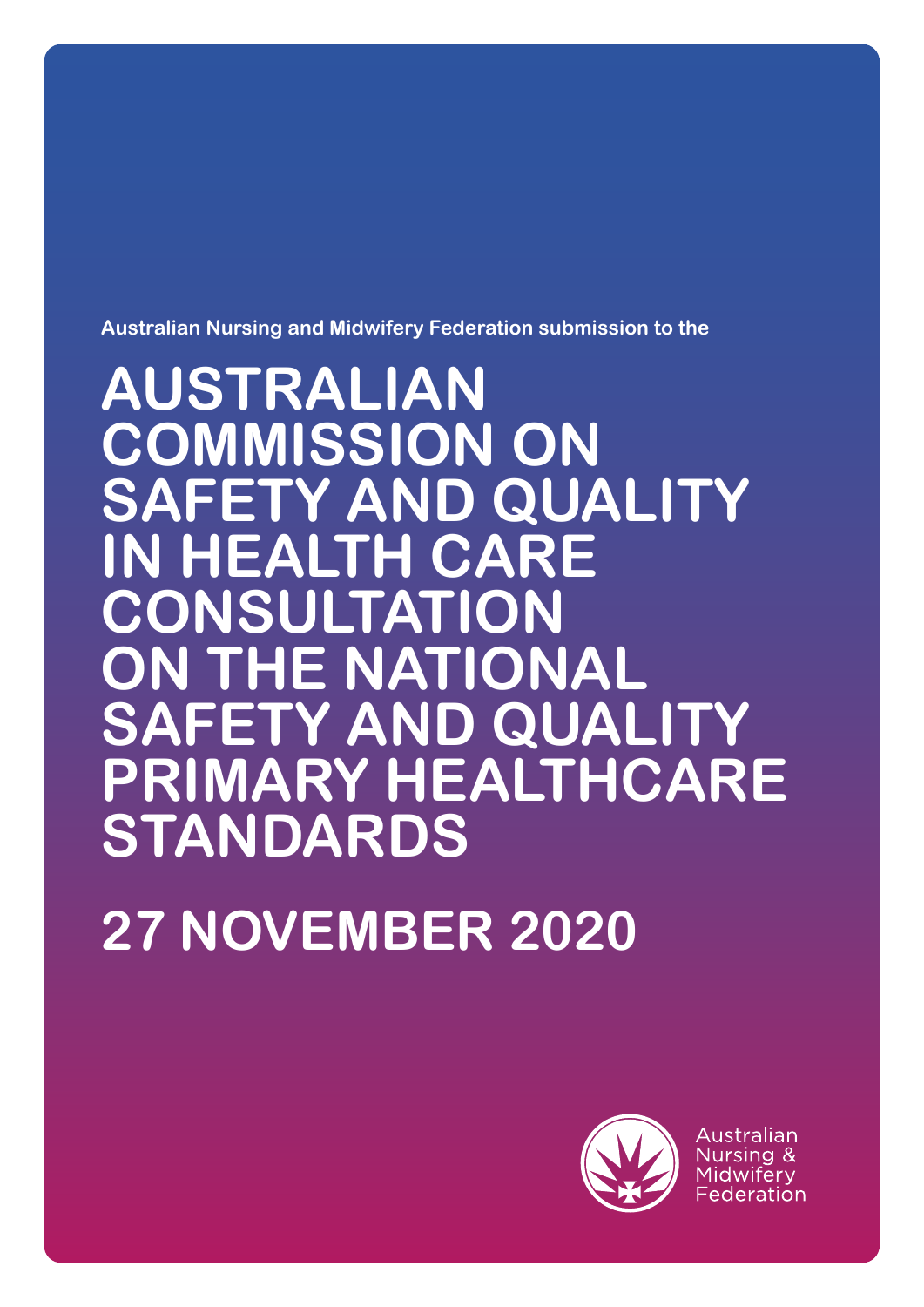

Australian Nursing and Midwifery Federation / **ACSQHC National Safety and Quality Primary Healthcare Standards**

# **INTRODUCTION**

The Australian Nursing and Midwifery Federation (ANMF) is Australia's largest national union and professional nursing and midwifery organisation. In collaboration with the ANMF's eight state and territory branches, we represent the professional, industrial and political interests of more than 295,000 nurses, midwives and carers across the country.

Our members work in the public and private health, aged care and disability sectors across a wide variety of urban, rural and remote locations. We work with them to improve their ability to deliver safe and best practice care in each and every one of these settings, fulfil their professional goals and achieve a healthy work/life balance.

Our strong and growing membership and integrated role as both a professional and industrial organisation provide us with a complete understanding of all aspects of the nursing and midwifery professions and see us uniquely placed to defend and advance our professions.

Through our work with members we aim to strengthen the contribution of nursing and midwifery to improving Australia's health and aged care systems, and the health of our national and global communities.

The ANMF welcomes the opportunity to provide feedback on the National Safety and Quality Primary Healthcare (NSQPH) Standards currently being developed by the Australian Commission on Safety and Quality in Health Care.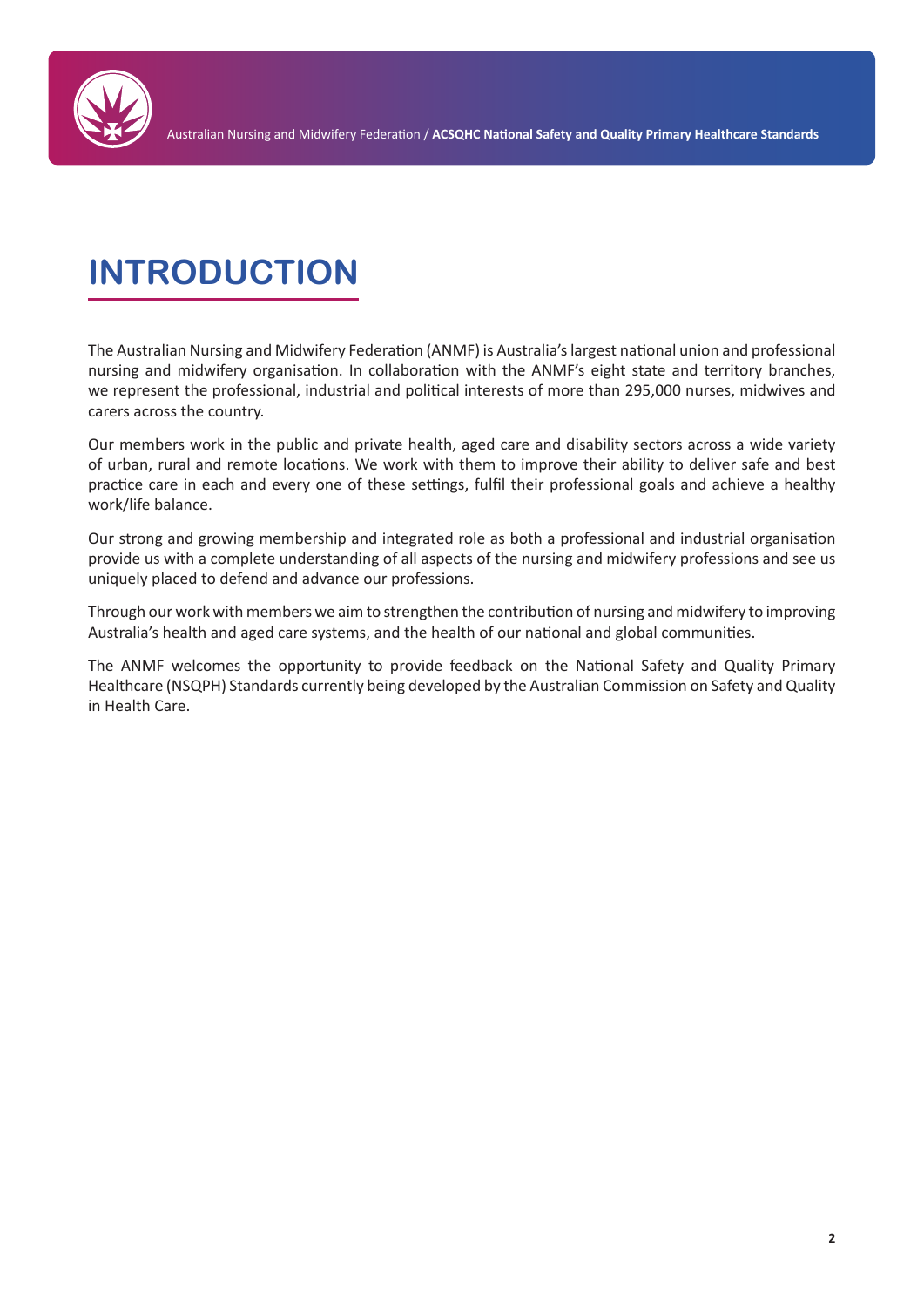

## **GENERAL FEEDBACK**

The ANMF acknowledges the importance of implementing the NSQPH standards to continuously improve quality of care through evidence-based practice, and to ensure public safety. As noted in the Standards document,<sup>1</sup> the Primary Healthcare Standards are aligned to the Health Service Standards, and importantly for our members, they are also consistent with and complement the ANMF's *National Practice Standards for Nurses in General Practice.*² While there are many nurses and midwives whose primary healthcare work is undertaken in other settings, all nurses in general practice perform primary and preventive healthcare.

Primary healthcare consists of a broad range of services based both in the home and in community settings. Primary healthcare services have been developed to ensure optimal care outcomes. They incorporate best practice principles in areas of health promotion, prevention, screening, early intervention, treatment, and management across a broad range of settings. These include, but are not limited to, general and private practice; maternal, child and family health; corrections; regional, rural and remote area health; and Aboriginal and Torres Strait Islander people's health.

The NSQPH Standards include residential aged care facilities within the description of primary healthcare services.<sup>3</sup> The ANMF is concerned that this may leave consumers, and even aged care providers, with the false impression that these facilities *deliver* primary healthcare, rather than being one of many potential sites where primary healthcare may be delivered. For this reason, the ANMF recommends the Commission make an explicit point that, while residents may receive primary healthcare from an external provider (whether or not affiliated with the facility), nursing home staff are not currently themselves providers of any aspect of primary healthcare.

Together, nurses and midwives comprise the largest group of health practitioners working in primary healthcare.<sup>4</sup> ANMF members play essential roles within the primary healthcare system, providing high quality person-centered care, facilitating increased access to healthcare, bridging and assisting consumers to navigate gaps between service providers, and are often the first point of contact for people seeking access to care, timely treatment, and referrals. It is therefore imperative that these workforces are robustly represented within the standards.

Nurses and midwives work within their scope of practice, underpinned by their professional registration, endorsement (where applicable), legislation, professional practice standards, and individual education, authorisation, competence and experience. Almost half of Australia's primary healthcare nurses and midwives are unable to work to their full scope of practice,<sup>5</sup> due to a lack of understanding and awareness of their underpinning education and the scope of nursing and midwifery practice, lack of appropriate funding, and resistance to change from colleagues and the sector. These are identified as barriers to full utilisation of their capacity.

<sup>1.</sup> Australian Commission on Safety and Quality in Healthcare (2020) *National Safety and Quality Primary Health Care Standards: Public consultation* p.8

<sup>2.</sup> Australian Nursing and Midwifery Federation (2014) *National Practice Standards for Nurses in General Practice* https://www. anmf.org.au/documents/National Practice Standards for Nurses\_in\_General\_Practice.pdf

<sup>3.</sup> Australian Commission on Safety and Quality in Healthcare (2020) op. cit. p. 4 Australian Institute of Health and Welfare (2020) A profile of primary health care nurses. Available at: https://www.aihw.gov.au/ reports/primary-health-care/a-profile-of-primary-care-nurses/data

<sup>5.</sup> Australian Primary Health Care Nurses Association (APNA) (2017) I*mproving patient outcomes – primary health care nurses working to the full scope of practice* https://www.apna.asn.au/hub/news/improving-patient-outcomes---primary-health-carenurses-working-to-the-breadth-of-their-scope-of-practice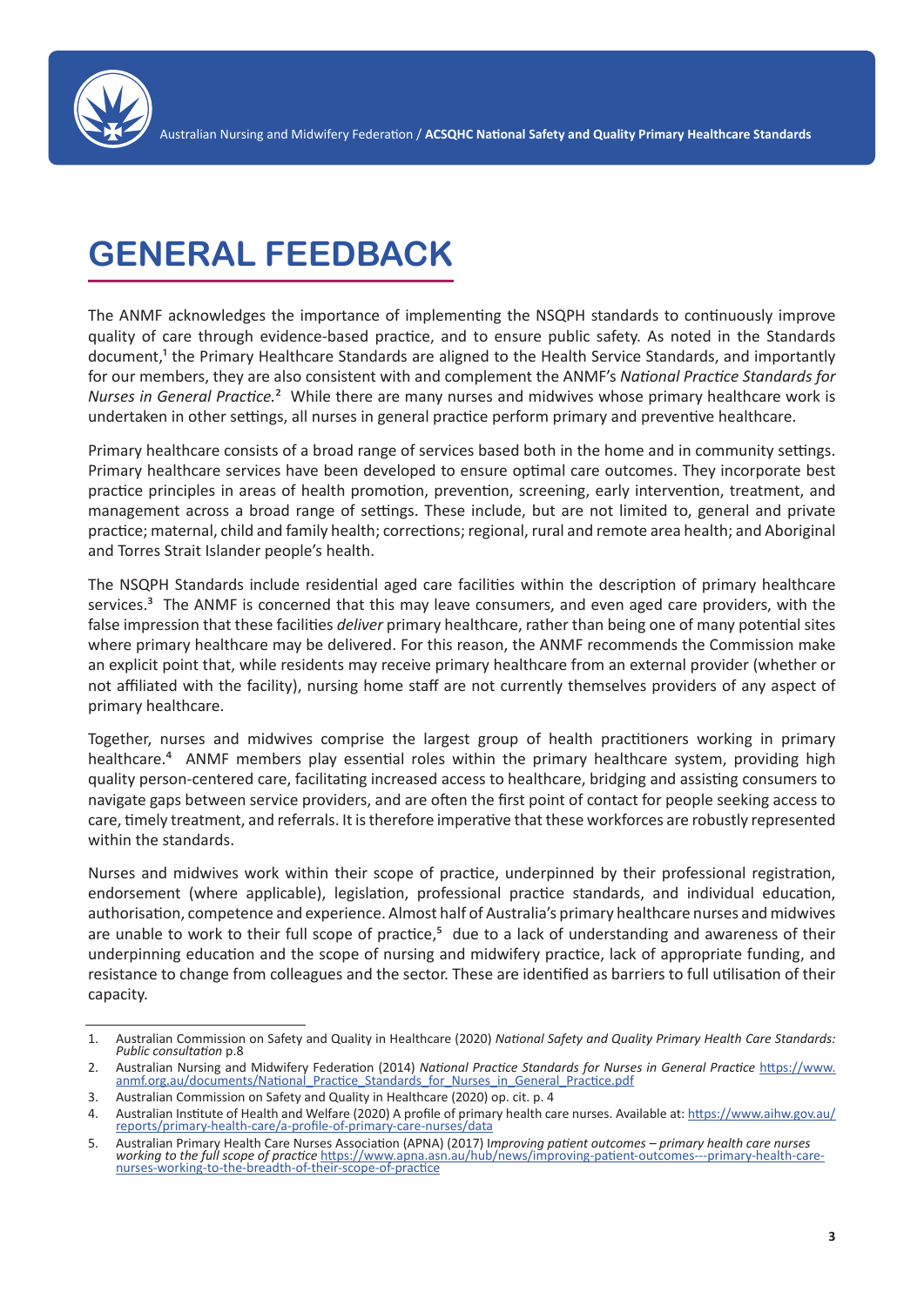

In order to facilitate the achievement of the draft Standards, particularly regarding clinical safety, it is essential that implementation measures ensure primary healthcare services have adequate resources to meet the needs of both healthcare practitioners and the people for whom they provide care. These include the right balance of staffing numbers and skill mix, access to equipment (including digital technology with the capacity to address changing privacy and data needs), education, and policies that support and guide staff.

Pressure on Australia's primary healthcare system continues to increase, due largely to increasing life expectancy, a growing ageing population, the increasing healthcare burden of chronic disease, and the increasing impacts of climate change on health. However, until recently our healthcare system has prioritised the acute sector, with financial and material resources concentrated on hospital-based care despite decades of data demonstrating the long-term benefits of investing in primary and preventive care.

Preventive measures are an integral component of and proactively complement effective primary healthcare, reducing mortality and morbidity for a fraction of the economic and sociological costs of tertiary/higher level treatment. It is increasingly evident that the scope and scale of effective preventive health must broaden to include action on addressing and mitigating environmental harms. The most noticeable impact of climate change is the direct result of increasing intensity and frequency of extreme weather events, but these are just the beginning. Australia is already seeing isolated but increasing examples of water insecurity, occupational health implications, stress and mental ill-health, and respiratory responses to aeroallergens and air pollution. These will become more common unless urgent action is taken now, and they will affect healthcare practitioners as well as those in their care. Greater detail regarding the close connection between climate change and preventive health can be found in our response to the National Preventive Health Strategy consultation paper, particularly pages 11-13.<sup>6</sup>

The ANMF applauds the federal government's recognition of primary and preventive healthcare as integral to Australia's future wellbeing, action we have been calling for since 1994.<sup>7</sup> As noted by the nursing and midwifery professions over a decade ago, to ensure the best outcomes, the current healthcare system needs to be restructured to centre and prioritise primary and preventive healthcare.<sup>8</sup> This will require investment underpinned by sustainable funding, health provider and public education, infrastructure, and governance. The NQSPH standards address this last element, but without the other requirements they will be tokenistic rather than transformative.

It is therefore imperative that the NQSPH standards are incorporated into a wider, systemic change that facilitates a shift to lifelong, proactive, integrated primary and preventive healthcare that (among other outcomes) enables nurses and midwives working in all health settings to work to their full scope, in line with the other service providers promoting best practice primary healthcare outcomes for consumers.

<sup>6.</sup> Australian Nursing and Midwifery Federation (2020) *Submission to the Australian Government Department of Health Consultation Paper for the National Health Preventive Strategy* http://anmf.org.au/documents/submissions/ANMF\_Submission\_to\_DoH\_ National\_Preventive\_Health\_Strategy\_28\_September\_2020.pdf

<sup>7.</sup> Australian Nursing Federation (1994) *Position statement: primary health care* reviewed and re-endorsed 2018 http://anmf.org. au/documents/policies/PS\_Primary\_Health\_Care.pdf

<sup>8.</sup> Australian Nursing Federation (2009) *Primary health care in Australia: a nursing and midwifery consensus view* http://anmf. org.au/documents/reports/PHC\_Australia.pdf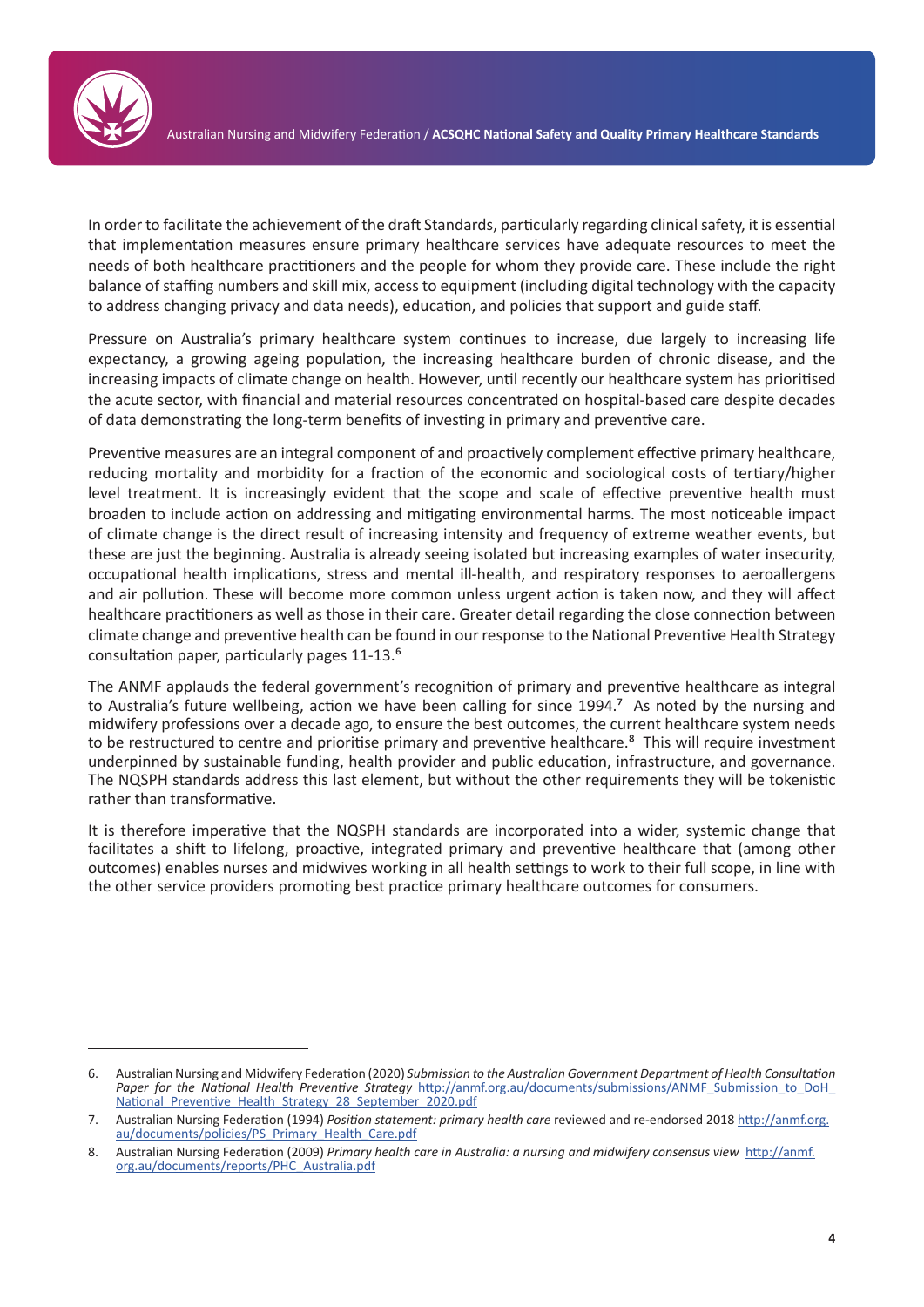

# **CONSULTATION QUESTIONS**

### **Introduction**

*Does the Introduction aid your understanding of the context of the NSQPH Standards and how they are to be applied? If not, please outline what further information is required to support your understanding.*

The introduction is clear, succinct, and provides a background for the rationale underpinning the standards, the process of the standards' creation, and the context of the settings in which they will apply. Combining three individual standards (clinical governance, partnering with consumers, and clinical safety) to comprise the Primary Healthcare Standards creates a logical, connected structure that is consistent with the current National Safety and Quality Health Service Standards. This means healthcare providers and practitioners will already be familiar with the principles, structure and, in some cases, individual actions. While there is, inevitably, intersection with the Nursing and Midwifery Board of Australia's standards for nurses and for midwives, there is no conflict, and the ANMF appreciates the Commission's recognition of and commitment to reducing the administrative burden of ensuring compliance with multiple standards.

#### **Appropriateness**

*Do the actions cover the key safety and quality issues for primary healthcare services? If no, please provide details.*

The actions articulate well with the individual standards, and the explanatory notes are both clear and comprehensive, without being extensive or cumbersome. While not exhaustive, the actions and notes work well to provide clear guidance about how organisations and health practitioners can demonstr ate compliance with the standards.

#### **Actions**

*Do the actions make sense to you? Is it clear how they will be applied in your primary healthcare service?*

Action 1.10 deals with healthcare records, but does not include any requirement for primary healthcare services to utilise digital health. This includes the need for external communication systems that are more secure than facsimile (still widely used across the healthcare sector), compatibility with the range of programs used by various providers, and capacity to encompass current and developing digital technology, including the My Health Record.

Action 1.18a requires the primary healthcare service to have processes that "[d]efine the scope of practice for primary health care providers, considering the skills required to perform their role."

The ANMF is concerned this may be confusing for both practitioners and healthcare service providers, as the explanatory notes imply this refers to the individual's professional practice. Scope of practice cannot be defined by the primary health care service itself, as it is determined by individual practitioners, with reference to their educational preparation, experience, organisational policies or authorisation, and their registration standards. If Action 1.18a is instead intended to refer to the scope of practice that will be undertaken by the organisation, it should be reworded to make this clear.

Action 1.20 should also include a reference to access to, or provision of, education that not only allows workforce "access to best practice guidelines and decision support tools relevant to their clinical practice" but also to effectively utilise these guidelines and tools.

It would be useful if improving health literacy were incorporated as an Action in Standard 2 (partnering with consumers).